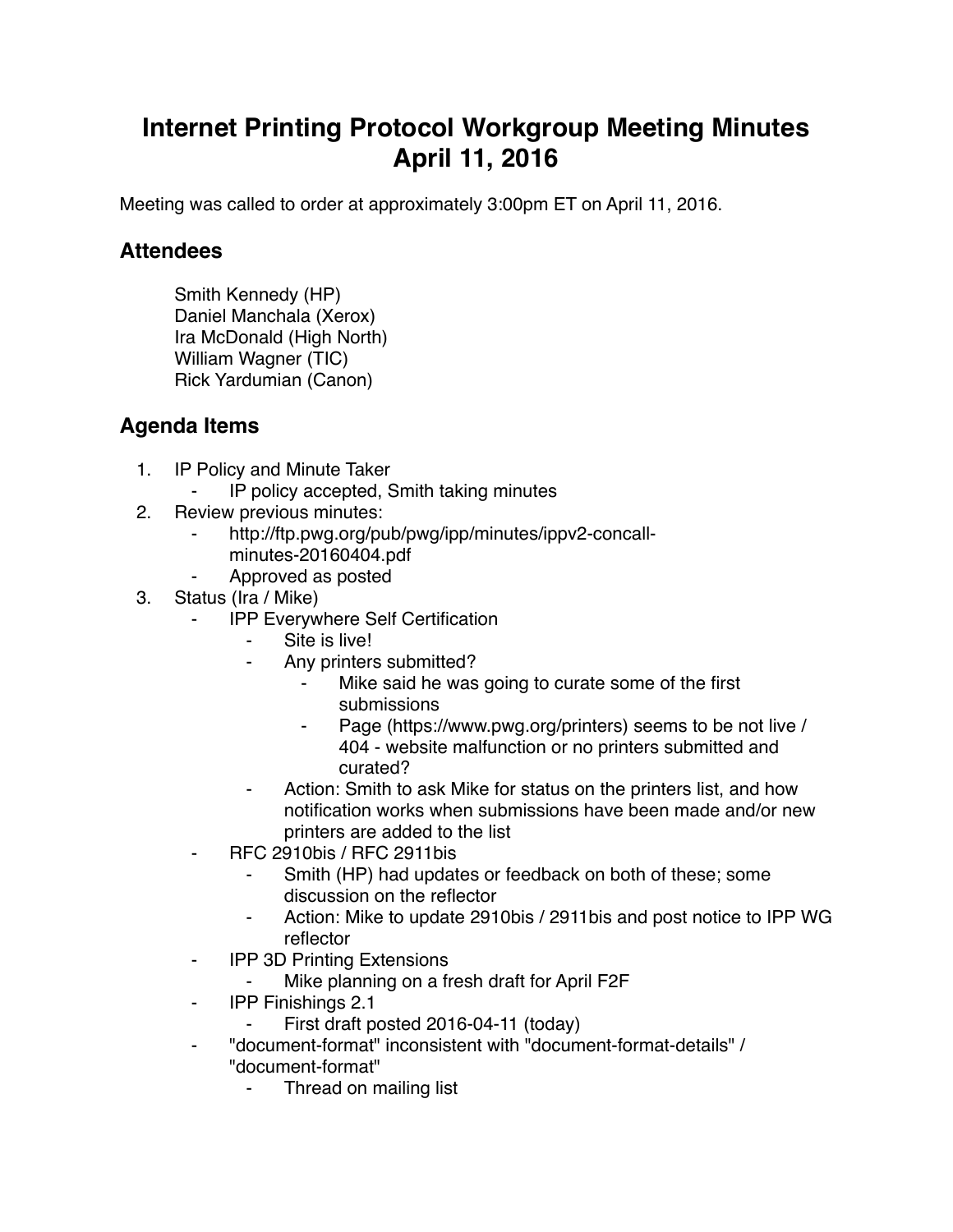- Conclusion:
	- If any of "client-error-attributes-or-values-not-supported" or "
	- Action: Mike to update 2911bis to say "SHOULD NOT return 'successful-ok-ignored-or-substituted-attributes' when there are attributes whose values should be identical but are not, and SHOULD instead return 'client-error-attributes-or-valuesnot-supported' or something similarly appropriate, and generally SHOULD NOT return any of the 'successful-ok-XXX' ..."
- 4. Review of IPP Finishings 2.1 (Smith)
	- http://ftp.pwg.org/pub/pwg/ipp/wd/wd-ippfinishings21-20160411-rev.pdf
	- ⁃ "measured" --> "determined"
	- removed sentence from 5.2.11
	- ⁃ add to 5.2.11.3: 'The "punching-offset" member attribute specifies the distance from the center of the hole to the reference edge...'
	- make the equivalent changes in 5.2.11 in 5.2.12
	- ⁃ 5.2.12.1
		- ⁃ simplify to whole degrees
		- discuss rotation relative to reference edge
		- ⁃ switch to clockwise for the rotation because nobody does it counterclockwise
	- Add the new attributes and collection member attributes to the IANA registration section of the document
	- Action: Smith to post updated draft of Finishings 2.1 before F2F
- 5. Review of Canon proposals for addition (Rick)
	- http://www.pwg.org/pipermail/ipp/2016/018753.html
	- ⁃ Multi-punch
		- add new keywords for multi-hole punching, and define "punchingnumber" (perhaps "punch-count" instead) for the number of holes to make
		- why not use finishings-col "punching-locations" instead?
		- Discuss at F<sub>2</sub>F
	- password for job-account-id?
		- ⁃ job-account-id is sort of a "shared user account" that is distinct (or can be) from the "job-owner" or "requesting-user-name"
		- adding a "job-account-password" will trigger the need for a number of related attributes - clones of all the ones that relate to "jobpassword"
		- ⁃ Joe Murdoch had discussed creating a "security token" like for instance "identity-col"
		- All to meditate on this and discuss at the F2F
- 6. Review of IPP System Service (Ira / Mike)
	- http://ftp.pwg.org/pub/pwg/ipp/wd/wd-ippsystem10-20160228-rev.pdf
	- ⁃ Punting till F2F

## **Next Steps / Open Actions**